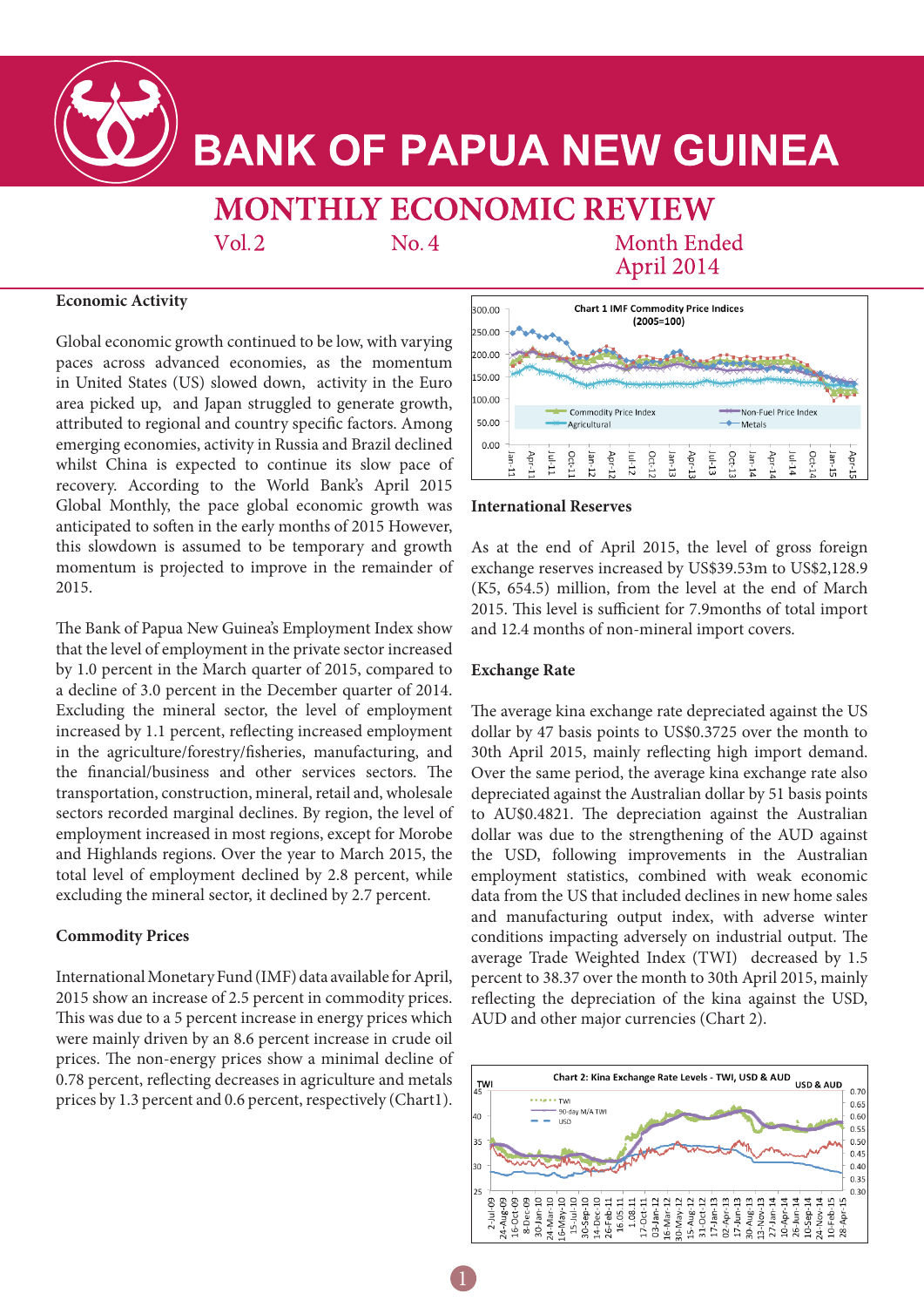#### **Inflation**

Annual headline Consumer Price Index (CPI) for the March quarter of 2015, released by the National Statistical Office (NSO), was 6.1 percent, compared to an increase of 3.8 percent in the corresponding quarter of 2014. This was influenced by increases in the 'Food and non-alcoholic beverages' expenditure group of 5.3 percent, 'Alcoholic beverages, tobacco and betelnut' of 10.3 percent, 'Health' of 25.7 percent, 'Housing' of 11.1 percent, 'Household equipment' of 12.4 percent, and the 'Clothing and Footwear' expenditure group of 10.8 percent. These more than offset price declines in in the 'Transport', 'Recreation' and 'Miscellaneous' expenditure groups. The overall underlying measure increased by 5.8 percent.



#### **Fiscal Operations**

High government expenditure and low revenue continued to exerted pressure on the government's cash flow position. From January to 24<sup>th</sup> April 2015, total revenue was estimated at K2,460.9 million, or 16.6 percent of the total budgeted revenue, while total expenditure was K5,529.3 million, or 25 percent of total budgeted expenditure. This resulted in a debt financing requirement of K3,068.4 million. Government expenditure continues to remain high for priority commitments featured in the Budget, such as payments for the District Services Improvement Program (DSIP) and Provincial Services Improvement Program (PSIP), roads infrastructure and the 2015 Pacific Games. With lower revenue expected to continue, the Government may need to make re-appropriations through a Supplementary Budget.

#### **Domestic Interest Rates & Monetary Aggregates**

In the month to 24<sup>th</sup> April 2015, there were mixed movements in the CBB rates. . The 28-day and 63-day rates declined to 1.74 and 2.66 percent, from 1.76 and 2.69 percent, respectively, while the 91-day rate increased to 2.84 percent from 2.83 percent. There was no auction allocation for the 182-day term, to allow the Government to raise funds under this term for T-bills. At the Treasury bill auction, the 182-day rate increased to 4.66 percent from 4.65 percent, while the 364 days rate remained unchanged at 7.37 percent. The weighted average interest rates on wholesale deposits above K500,000 showed mixed movements. The 30-day and 90-day rates increased to 0.99 and 1.44 percent, from 0.86 and 1.24 percent, respectively.

The rates for 60-day and 180-day terms fell to 0.63 and 1.28 percent, from 1.16 and 1.42 percent, respectively. In April, the Central Bank through the weekly Open Market Operations (OMO) made a net CBB retirement of K340.6 million, while the Government made a net Treasury bill issuance of K149.2 million and Inscribed stock net issuance of K339.8 million. The Kina Facility Rate (KFR) was maintained at 6.25 percent in April, with the trading margins for the Repos remained at 100 basis points from both sides of the KFR (Chart 3).



Broad money supply increased by 6.2 percent over the year to March 2015, compared to an increase of 4.3 percent in the corresponding period of 2014. This was driven by increases in private sector credit and net claims on the Government, more than offsetting the persistent decline in net foreign assets. Monetary base grew significantly by 19.7 percent over the same period, compared to an increase of 3.6 percent recorded in the corresponding period of 2014, as a result of increases in deposits of commercial banks at the Central Bank and currency in circulation.

Average weekly commercial bank lending (loans outstanding) to public non-financial corporations, other financial corporations and other resident sectors declined by K203.0 million to K10,635.2 million between December 2014 and 24th April 2015. This mainly reflected net repayments by the manufacturing, communication and agriculture sectors. In the year to 24th April 2015, the weekly average lending (loans outstanding) by banks increased by 14.5 percent to K10,243.3 million. The commercial bank deposits also declined by K45.2 million to K19,182.5 million between December 2014 and 24<sup>th</sup> April 2015, reflecting net withdrawals by the Government, mining, transport, manufacturing, finance, petroleum, construction and agriculture sectors. Over the year to week ending 24th April 2015, the weekly average deposits increased by 3.2 percent to K19,040.4 million.

#### **Monetary Policy**

With the continued depreciation of and downward pressure on the kina exchange rate, reflecting the high import demand driven by high government spending, inflationary pressures persists. The Bank, while taking note of these developments, continues to take a cautious stance by keeping its monetary policy signalling rate, the Kina Facility Rate (KFR), unchanged at 6.25 percent for the month of April.